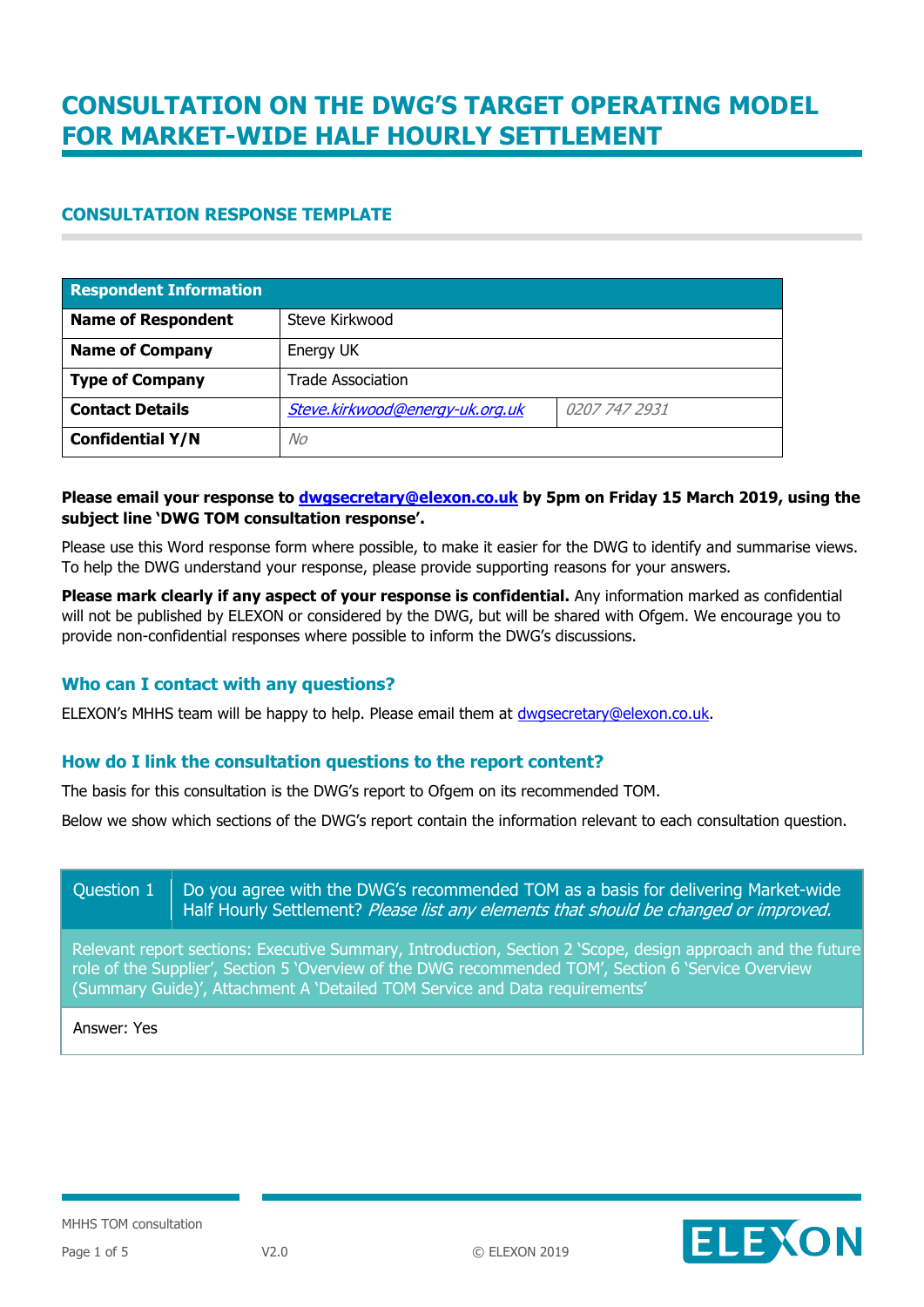Overall, Energy UK agrees with the DWG's preferred TOM as a basis for delivering market-wide half-hourly settlement.

However, Energy UK believes that the smart data collection role within the TOM does not give full consideration to the interlinkages between settlement and billing data. As validated data will not be provided to suppliers, they would have to interrogate the data separately for billing purposes, creating inefficiencies and extra costs. We believe it is important for the interlinkages between settlement and billing to be considered, so as to retain alignment and avoid disparities.

The TOM will only work effectively, and better than the current arrangements, where there is a high penetration of communicating smart meters with half-hourly data available. Consideration should be given to the questions this raises for the business case for change and the overall implementation of the TOM, and the relationship that the progression of market-wide settlement reform will have with the progress of the smart meter rollout.

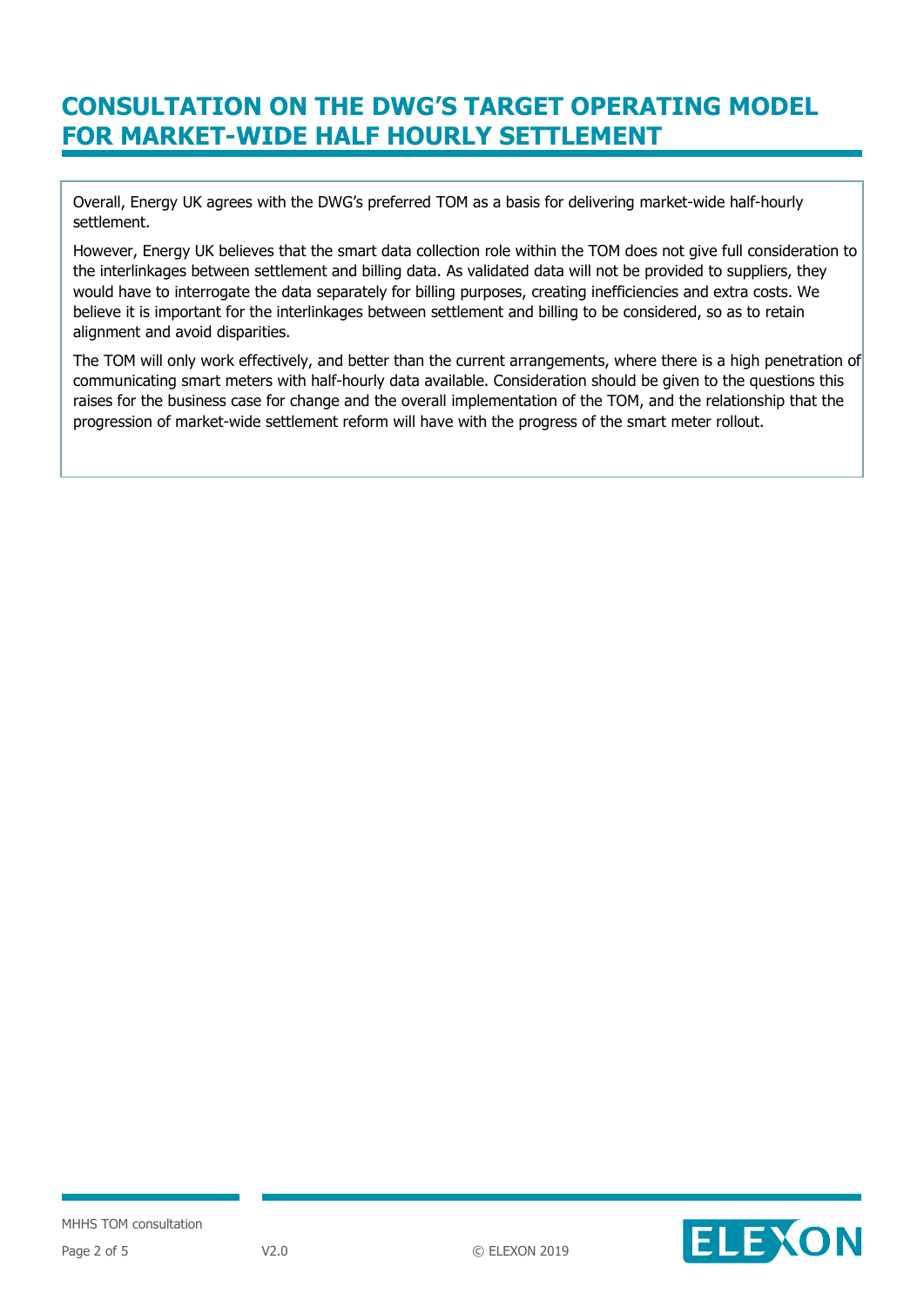### Question 2  $\parallel$  Do you agree that the DWG has identified the correct TOM, taking into account Ofgem's 'least-regrets' policy steers?

Relevant report sections: Section 1 'The Vision', Section 3 'TOM Design Principles and Strategic Objectives', Section 4 'Ofgem policy development', Attachment B 'DWG's development of the TOM'

Answer: Yes

### Question  $3$   $\Box$  Do you agree that the TOM captures all essential Settlement processes?

Relevant report sections: Section 5 'Overview of the DWG recommended TOM', Section 6 'Service Overview (Summary Guide)', Attachment A 'Detailed TOM Service and Data requirements'

#### Answer: Yes

Energy UK agrees that the TOM captures all essential Settlement processes. However, as noted in our response to Question 1, the preferred TOM ignores how other intrinsically linked non-settlement aspects, such as billing, could be incorporated to produce market-wide efficiencies in data services.

## Question 4  $\parallel$  Do you agree that the DWG has identified all the required data to be processed by the three Data Services (Smart Data Service, Advanced Data Service and Unmetered Supplies Data Service)? Relevant report sections: Section 6 'Service Overview (Summary Guide)', Attachment A 'Detailed TOM Service and Data requirements' Answer: Yes

| Question 5                                                                                                                                                                                                       | Do you agree that the TOM does not hinder new market entrants, technologies and<br>innovations? |
|------------------------------------------------------------------------------------------------------------------------------------------------------------------------------------------------------------------|-------------------------------------------------------------------------------------------------|
| Relevant report sections: Introduction, Section 2 'Scope, design approach and the future role of the Supplier',<br>Section 5 'Overview of the DWG recommended TOM', Section 6 'Service Overview (Summary Guide)' |                                                                                                 |
| Answer: Yes                                                                                                                                                                                                      |                                                                                                 |
| Energy UK cannot see any undue hindrance for new market entrants, technology and/or innovations that would be                                                                                                    |                                                                                                 |

MHHS TOM consultation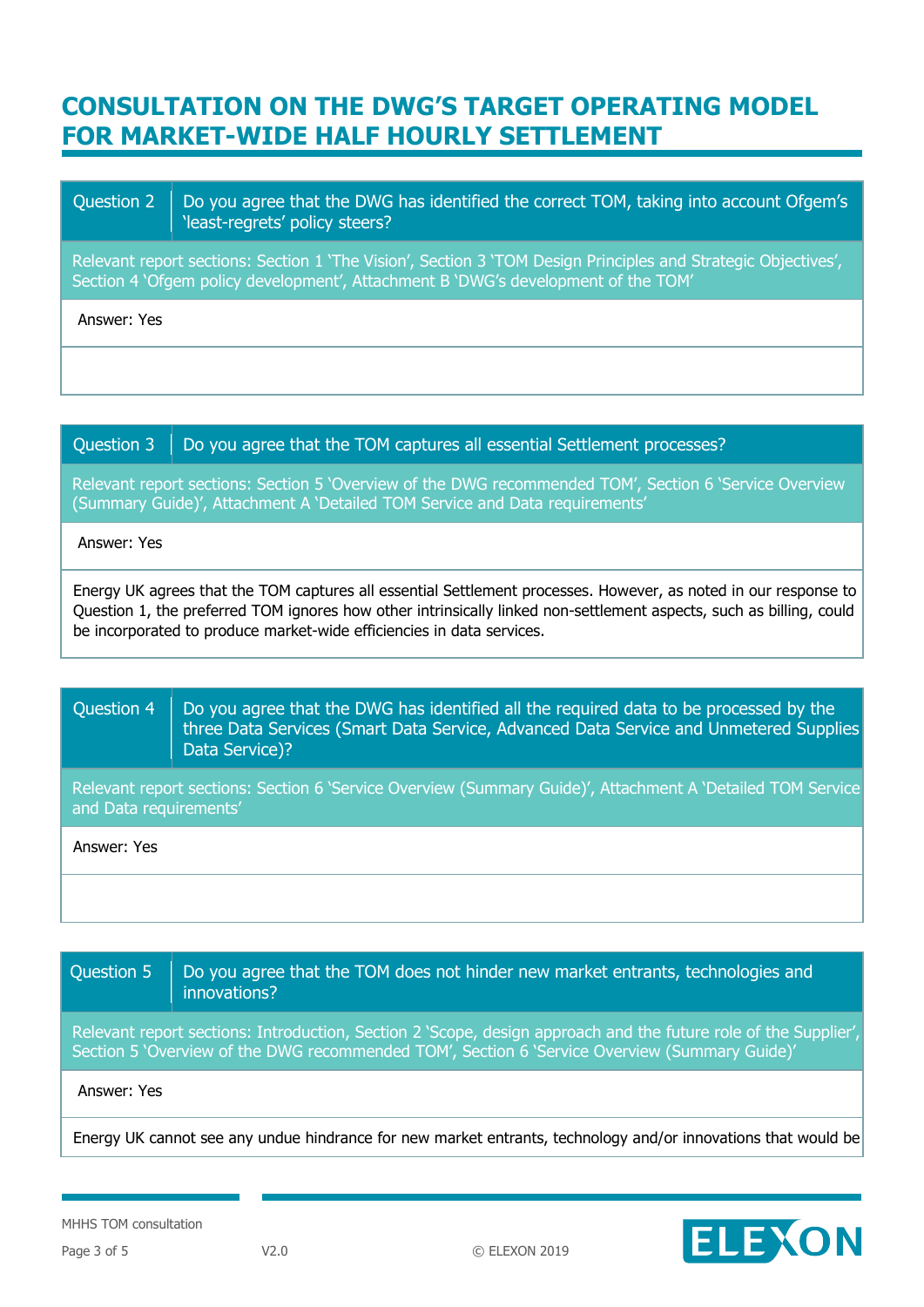introduced by the TOM.

| Question 6   Do you agree that the DWG's reduced Settlement Timetable is appropriate and achievable |
|-----------------------------------------------------------------------------------------------------|
| in the Target End State? Please identify any constraints that you believe are relevant.             |

Relevant report sections: Section 8 'Settlement timetable', Attachment B 'DWG's development of the TOM'

Answer: Yes

Energy UK agrees that the TOM could work within the Settlement Timetable as set out in Section 8. However, it is too early for a full assessment of its appropriateness or reasonableness to be undertaken.

### Question  $7$  Do you agree with the DWG that participants should be able to correct Settlement Errors after the Final Reconciliation Run through Trading Disputes, and for at least 12 months after the Settlement Day (subject to an appropriate materiality threshold)? Please identify the number of months and materiality threshold you believe are appropriate and why.

Relevant report sections: Section 8 'Settlement timetable', Attachment B 'DWG's development of the TOM'

Answer: Yes

Question  $8$  Do you agree that there are overall cost benefits to Parties from the reduced Settlement timetable? Please identify any enduring cost implications of the proposed timescales.

Relevant report sections: Section 8 'Settlement timetable', Attachment B 'DWG's development of the TOM'

#### Answer: N/A

Energy UK agrees that there is potential for there to be overall cost benefits to Parties from the reduced Settlement timetable outlined in Section 8. However, as noted in our response to Question 6, we believe that it is too early to determine any overall cost benefits, which will also be dependent upon how it is ultimately implemented.

Question 9  $\parallel$  Do you agree with the nine transition principles that the DWG intends to follow when developing its approach?

MHHS TOM consultation